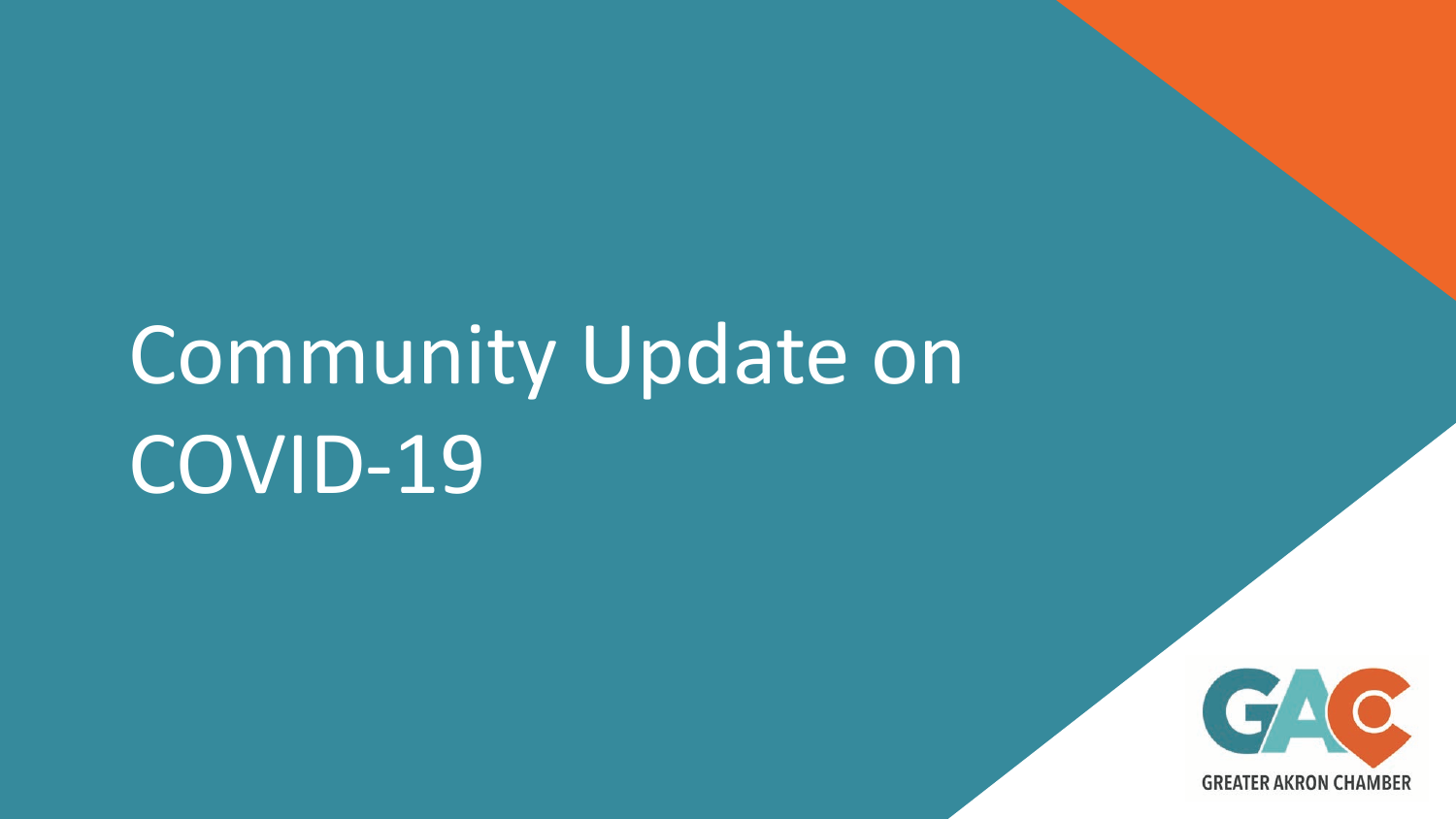

- Please mute your microphone and turn off your video.
- There should be a red line through both your microphone and your video icons on the bottom of your screen to indicate both are turned off.
- Post your questions in the Chat Window, you can send to "Everyone" or send privately to "John Rizzo".
- To view the Chat dialogue, click the Chat icon on the bottom of the screen.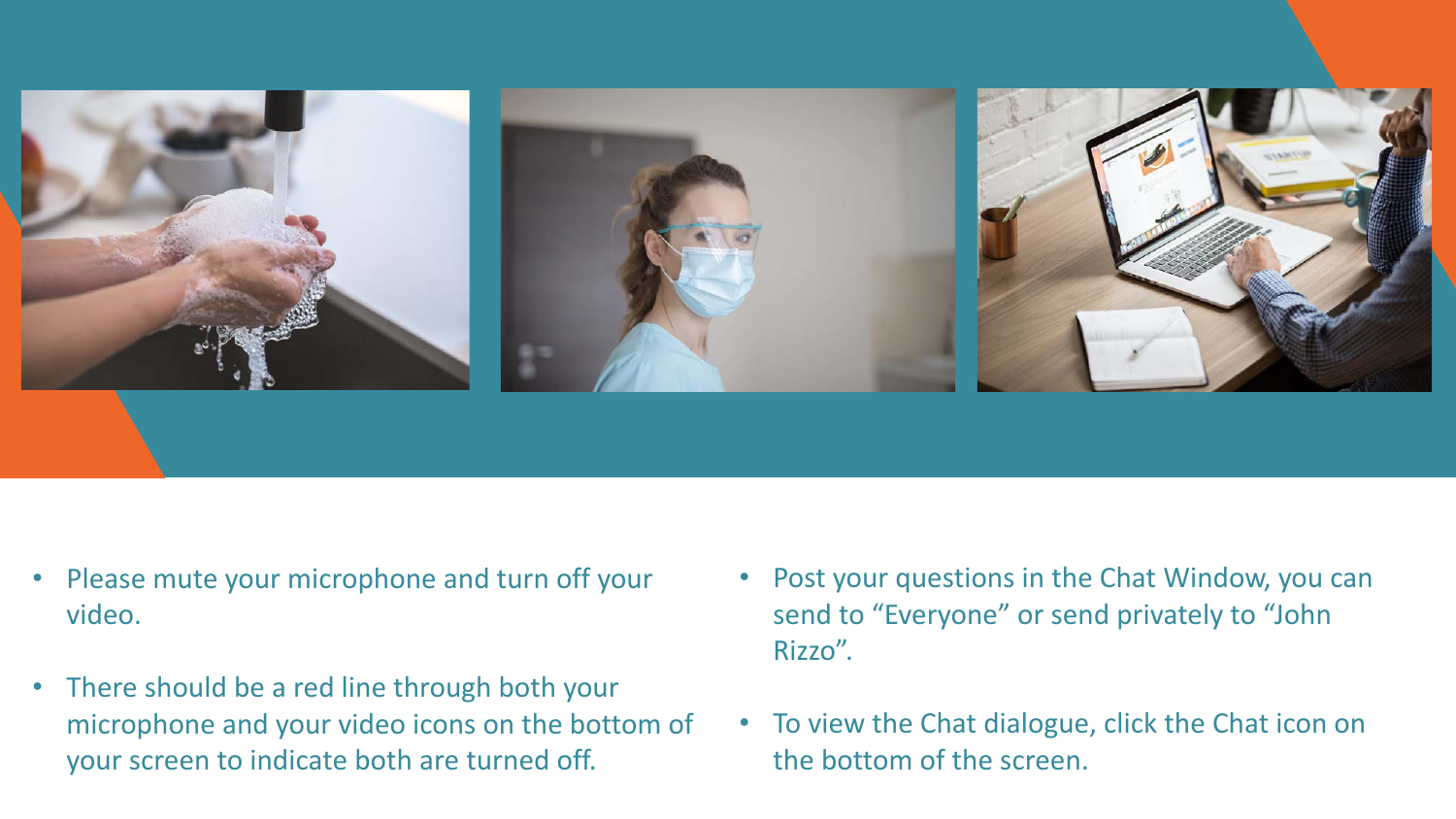## www.GACCOVID19.org



**Recent Updates** Resources for Businesses Resources for Employees Additional Resources

联示

### **GREATER AKRON COVID-19 RESOURCE GUIDE**

**Recent Updates**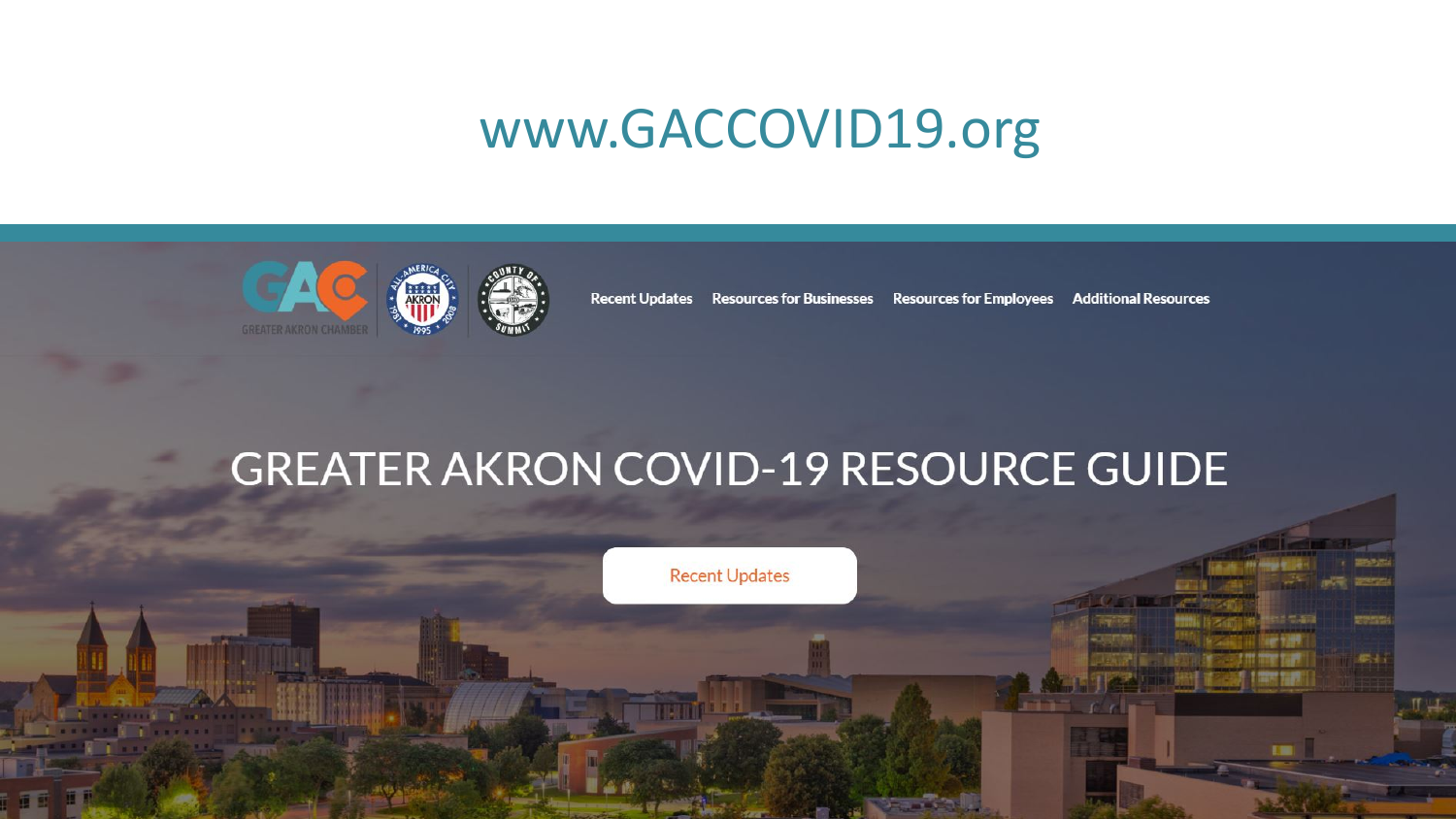# Panelists

Summit County Executive Ilene Shapiro

Donna Skoda, Health Commissioner, Summit County Public Health Department Dr. Cliff Deveny, President & CEO, Summa Health Dr. Robert Kent, President & CEO, Western Reserve Hospital Steve Abdenour, Chief Operating Officer, Cleveland Clinic Akron General Ed Lehner, Director of Material Management, Akron Children's Hospital Lydia Mihalik, Director, Ohio Development Services Agency Congressman Anthony Gonzalez, 16th District